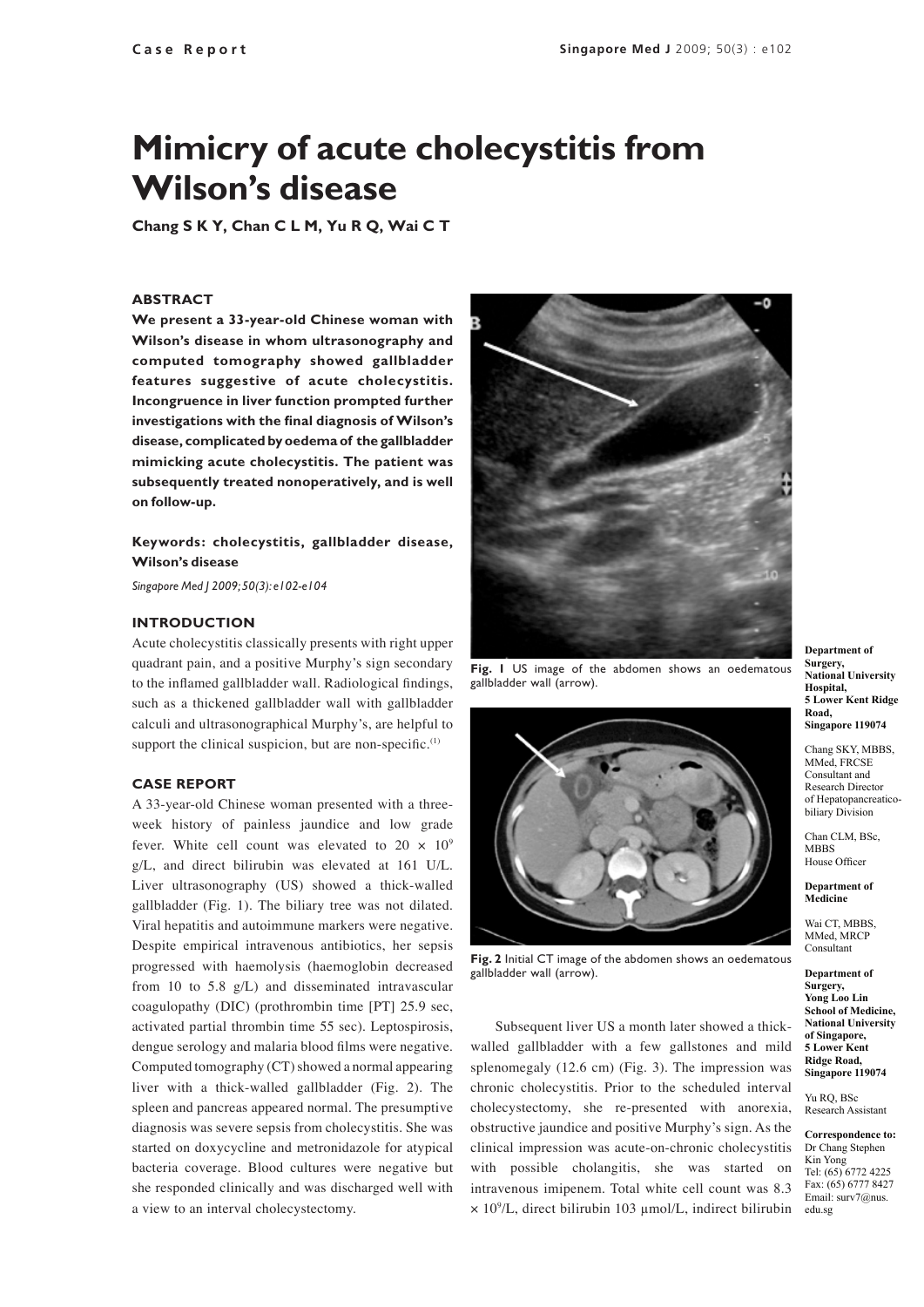

**Fig. 3** Second US image of the abdomen shows a thickened gallbladder wall with gallstones (arrow).

67 µmol/L, aspartate transaminase 105 µmol/L, alanine transaminase 55 µmol/L, and alkaline phosphatase 145 µmol/L. Notably, her serum albumin was 27 g/L and PT continued to be prolonged at 21.6 sec. CT revealed heterogeneous enhancement of the liver in the arterial phase, with multiple enhancing nodular areas (Figs. 4a & b). Diffuse thickening of the gallbladder wall was again noted (Fig. 4c). Magnetic resonance cholangiopancreatography showed normal biliary architecture and moderately distended gallbladder with gallstones and surrounding fluid, suggestive of acute cholecystitis (Fig. 5).

In view of possible liver parenchymal pathology, further tests were conducted, including for caeruloplasmin, which was low (at 10 mg/dL), and ophthalmologist screening, which noted Kayser-Fleischer rings on slit-lamp examination. The final diagnosis of Wilson's disease was made when the 24 hour urinary copper level was found to be high (24 µmol/day). On further history-taking, consanguinity was discovered as the patient's parents were cousins. Genetic screening for her brother was then scheduled. The patient was started on penicillamine and zinc. On follow-up, the patient's right hypochondria pain had resolved.

### **Discussion**

Acute cholecystitis is a common condition and occasionally presents fulminantly with DIC. In the majority of patients, diagnosis is easily made with clinical and radiological findings. US remains the investigation of choice due to its non-invasiveness and availability. However, positive findings of gallbladder wall thickening, gallbladder calculi, positive ultrasonographical Murphy's sign and pericholecystic fluid can only give a specificity and sensitivity of 53% and  $93\%$ , respectively.<sup>(2,3)</sup> US is also very much operatordependent, and as such, stones in the gallbladder may



**Fig. 4** Interval CT images of the abdomen show nodular enhancement of the liver in the (a) arterial and (b) portovenous phases. (c) Interval CT image shows an oedematous gallbladder wall (arrow).

occasionally not be demonstrated. Gallbladder wall thickening, although thought to be more specific to gallbladder pathology, has also been described in non-biliary disorders such as ascites, chronic renal failure and congestive cardiac failure.<sup>(2)</sup>  $CT$  may also help in the diagnosis of acute cholecystitis, especially of the acalculous variety, where pericholecystic fluid collection is better detected. $(3)$  It is, however, well known that small stones are often missed in CT because the distances between individual frames of the